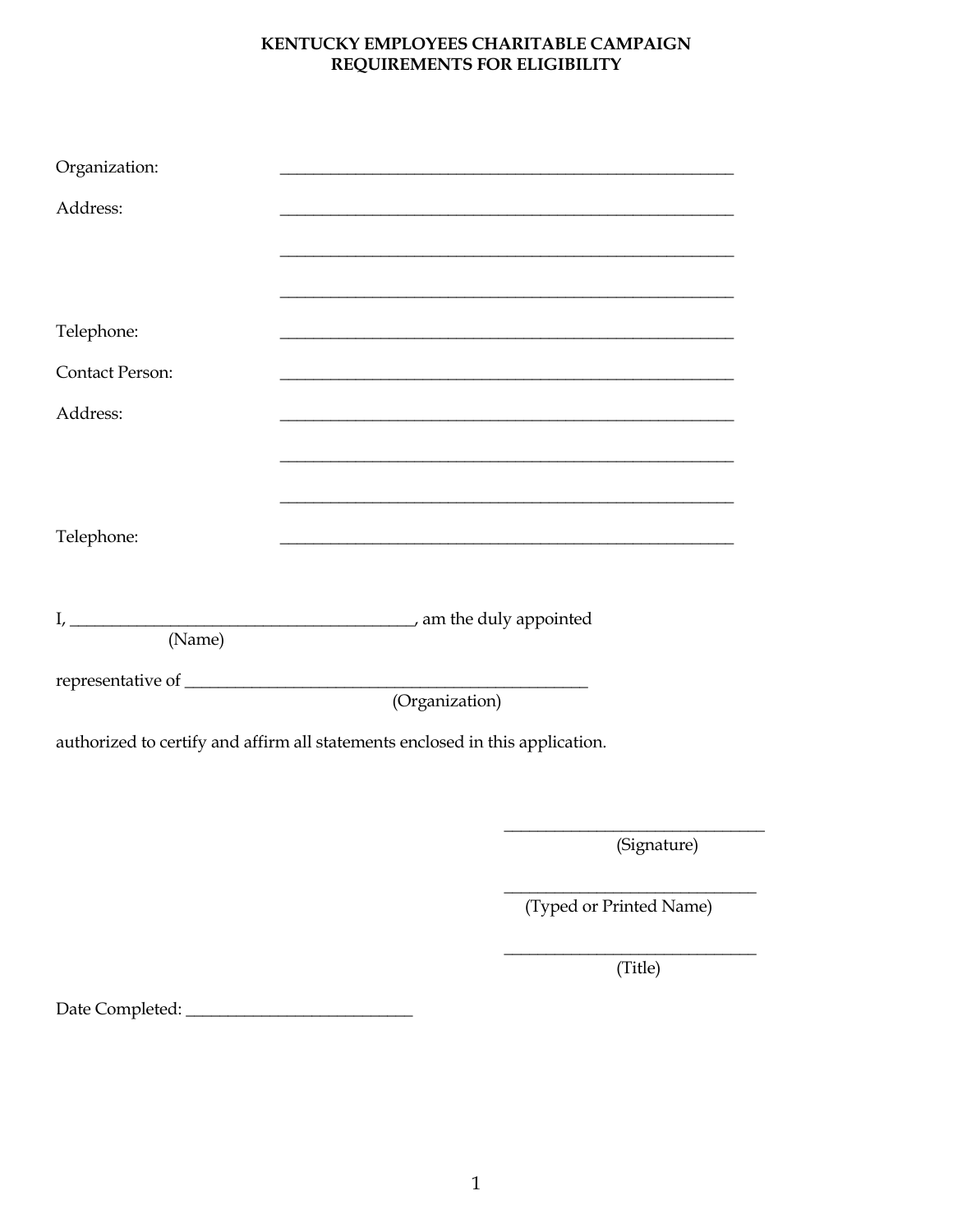1. I certify that the organization named in this application has a substantial Kentucky presence which means a facility, staffed by professionals or volunteers, available to provide its services and open at least 15 hours a week and with a regional or statewide presence. Such services are available to state employees in the local community. Such services directly benefit human beings whether children, youth, adults, the aged, the ill and infirm, or the mentally or physically handicapped. Such services consist of care, research, education or prevention in the fields of human health or social adjustment and rehabilitation; relief for victims of natural disasters and other emergencies; or assistance to those who are impoverished and in need of food, shelter, clothing and basic human welfare services.

\_\_\_\_\_\_\_\_\_\_\_\_\_\_\_\_\_\_\_\_\_\_\_\_\_\_\_\_\_\_\_\_\_\_\_\_\_\_\_\_\_\_ Certifying Official's Signature

2. I certify that the organization named in this application is a charitable federation, a legally constituted grouping of at least 10 member health and human organizations, all of which qualify as exempt voluntary charitable organizations under 26 U.S.C. 501(c)(3).

\_\_\_\_\_\_\_\_\_\_\_\_\_\_\_\_\_\_\_\_\_\_\_\_\_\_\_\_\_\_\_\_\_\_\_\_\_\_\_\_\_\_ Certifying Official's Signature

3. I certify that the organization named in this application is recognized by the Internal Revenue Service as tax-exempt under 26 U.S.C. 501 (c)(3). (Include a copy of the IRS determination letter as Attachment A.)

\_\_\_\_\_\_\_\_\_\_\_\_\_\_\_\_\_\_\_\_\_\_\_\_\_\_\_\_\_\_\_\_\_\_\_\_\_\_\_\_\_\_ Certifying Official's Signature

4. I certify that the organization named in this application is currently registered and in compliance with the reporting requirements of the Secretary of State. (Include a copy of this form as Attachment B.)

\_\_\_\_\_\_\_\_\_\_\_\_\_\_\_\_\_\_\_\_\_\_\_\_\_\_\_\_\_\_\_\_\_\_\_\_\_\_\_\_\_\_ Certifying Official's Signature

5. I certify that the expenses of the organization named in this application connected with lobbying and all attempts to influence voting or legislation at the local, State or Federal level would classify it as a tax-exempt agency under 26 U.S.C. 501(h).

Or

I certify that the organization named in this application does not engage in lobbying nor does it attempt to influence voting or legislation at the local, State or Federal level.

\_\_\_\_\_\_\_\_\_\_\_\_\_\_\_\_\_\_\_\_\_\_\_\_\_\_\_\_\_\_\_\_\_\_\_\_\_\_\_\_\_\_ Certifying Official's Signature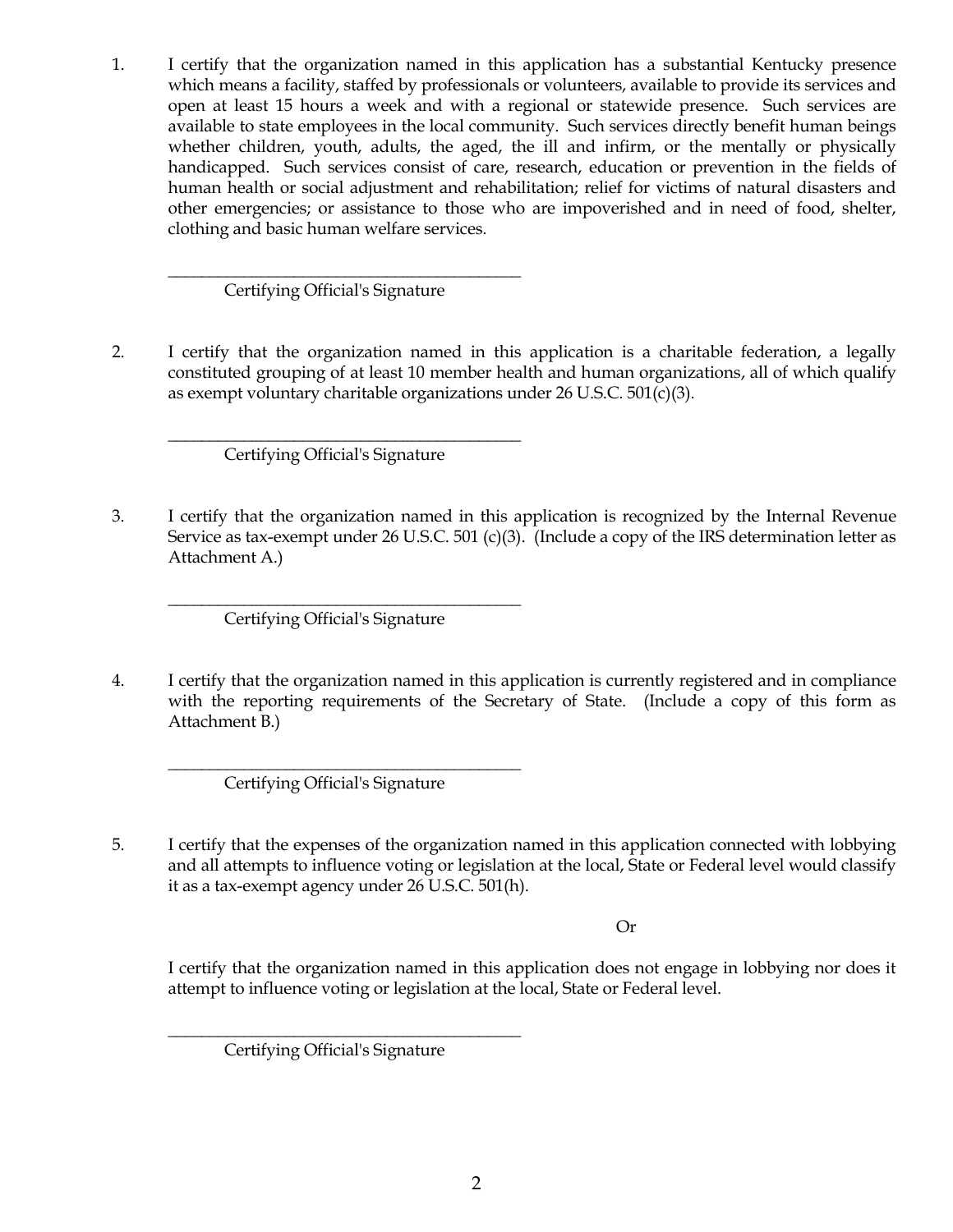6. I certify that the organization named in this application accounts for its funds in accordance with generally accepted accounting principles (GAAP) and was audited in accordance with generally accepted auditing standards (GAAS) by an independent certified public accountant in the immediately preceding year. (Include a copy of the organization's most recently completed audit as Attachment C.)

\_\_\_\_\_\_\_\_\_\_\_\_\_\_\_\_\_\_\_\_\_\_\_\_\_\_\_\_\_\_\_\_\_\_\_\_\_\_\_\_\_\_ Certifying Official's Signature

7. I certify that the organization named in this application is directed by an active and responsive governing body whose members have no material conflict of interest and, a majority of which serve without compensation. (Include as Attachment D a list containing the names and addresses of the organization's governing body. Also include a statement describing each person's participation in the conduct of the organization's affairs. If there are more than ten members of the governing body, list the names and addresses of each and only a description of the executive committee member's role in the conduct of the organization's affairs.)

\_\_\_\_\_\_\_\_\_\_\_\_\_\_\_\_\_\_\_\_\_\_\_\_\_\_\_\_\_\_\_\_\_\_\_\_\_\_\_\_\_\_ Certifying Official's Signature

8. I certify that the organization named in this application has a written non-discrimination policy. (Include a copy as Attachment E of this policy.)

\_\_\_\_\_\_\_\_\_\_\_\_\_\_\_\_\_\_\_\_\_\_\_\_\_\_\_\_\_\_\_\_\_\_\_\_\_\_\_\_\_\_ Certifying Official's Signature

9. I certify that the organization named in this application in the immediately preceding year has spent 25% or less of its total support and revenue on administrative and fundraising expenses. The actual percentage of administrative and fundraising expenses is \_\_\_\_\_\_\_\_\_%.

Or

I certify that the organization named in this application in the immediately preceding year has spent in excess of 25% of its total support and revenue on administrative and fundraising expenses. The actual percentage of administrative and fundraising expenses is \_\_\_\_\_\_\_\_\_\_% and this percentage is reasonable under the circumstances. (Include as Attachment F a detailed justification of the organization's administrative and fundraising expenses and a detailed plan to reduce expenses to 25% in the next fiscal year.)

\_\_\_\_\_\_\_\_\_\_\_\_\_\_\_\_\_\_\_\_\_\_\_\_\_\_\_\_\_\_\_\_\_\_\_\_\_\_\_\_\_\_ Certifying Official's Signature

10. I certify that the organization named in this application conducts publicity and promotional activities based upon its actual program and operations, that these activities are truthful and nondeceptive, includes all material facts and makes no exaggerated or misleading claims.

\_\_\_\_\_\_\_\_\_\_\_\_\_\_\_\_\_\_\_\_\_\_\_\_\_\_\_\_\_\_\_\_\_\_\_\_\_\_\_\_\_\_ Certifying Official's Signature